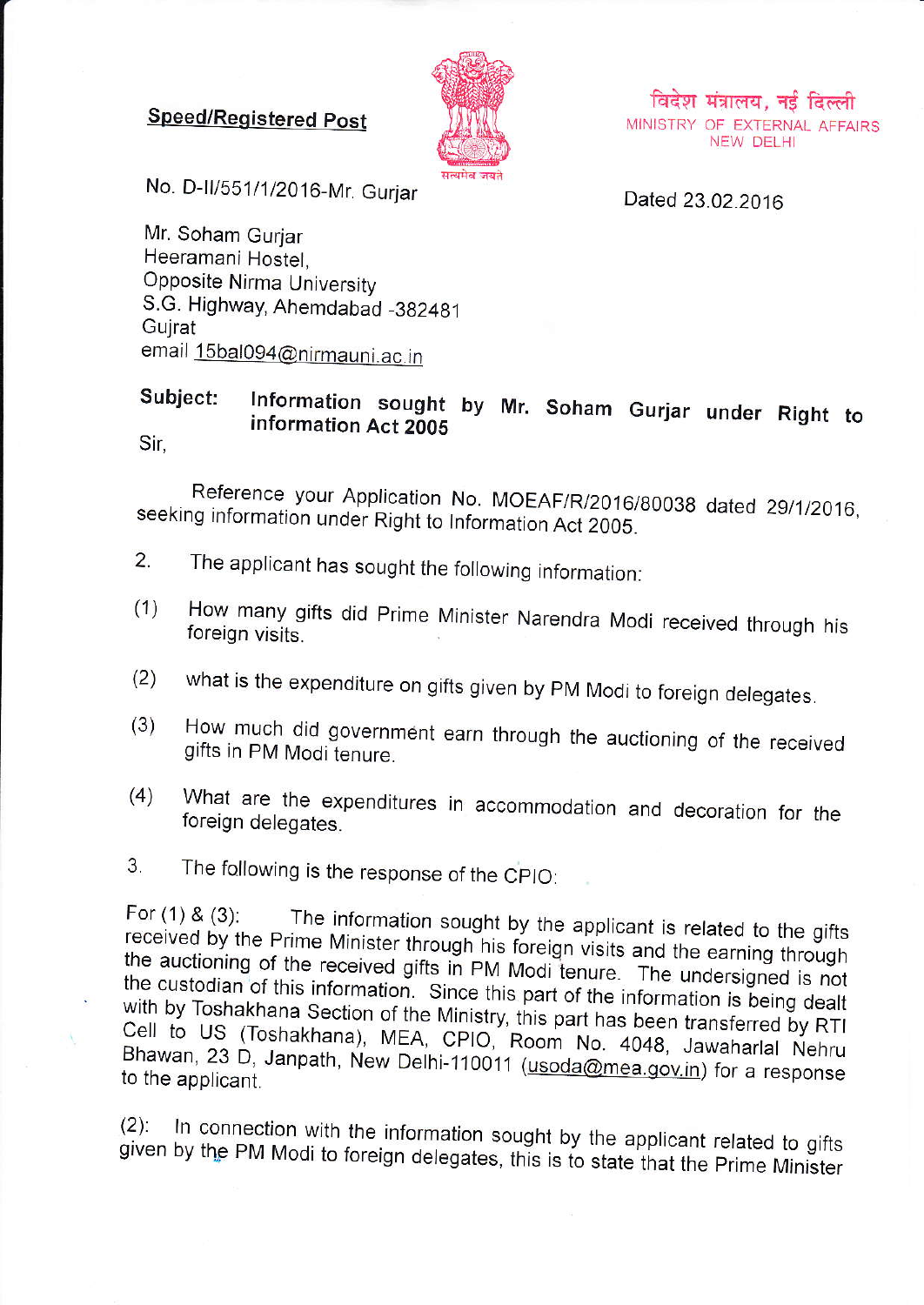of lndia presents gifts, as per the laid down norms, to various foreign dignitaries. It is true that the procurement of gifts is being met from budgefary grants but the revelation of the information sought would have unintended effects on the foreign relations and that any critical analysis/scrutiny and comparison between quantum and value of the gifts would be totally undesirable and would defeat the very purpose of generating goodwill between the nations. However, disclosure of this information may prejudicially affect lndia's relations with the concerned foreign State. Exemption is therefore, sought under section 8(1) (a) of the RTI act 2005, wherein no such information as may prejudicially affect lndia's relations with a foreign State need be disclosed.

(4): The information sought by the applicant is related to the expenditures in accommodation and decoration for the foreign delegates. The undersigned is not the custodian of this information.

4. ln case the applicant is not satisfied with the response given by the undersigned, the applicant may file an appeal within 30 days of the receipt of this communication to Shri Sanjay Verma, Chief of Protocol and First Appellate Authority, Room No. 2001, Jawaharlal Nehru Bhawan, Ministry of External Affairs, 23D, Janpath, New Delhi-110011.

Yours sincerely,

(Madan Singh Bhandari) Dy Chief of Protocol (Privileges)/ CPIO Room No. 1062, Jawaharlal Nehru Bhawan 23D Janpath, New Delhi-110011 Tel: 4901 5449 Fax: 49015450 Email: dcpp@mea.gov.in

## Copy to:

L.

- 1. Chief of Protocol, MEA (jscop@mea.gov.in) for kind information.
- 1. Chief of Protocol, MEA (*jscop@mea.gov.in*) for kind information.<br>2. US (Toshakhana), MEA ( dsprop2@mea.gov.in) with a request to provide the relevant information to the applicant.
- 3. US (RTI), MEA (usrti@mea.gov.in)<br>4. PO (XMM), MEA, New Delhi (poxn
- 4. PO (XMM), MEA, New Delhi (poxmm@meaindia.in).<br>4. Shri B.K. Rov. US & CPIO. PMO.
- Shri B.K. Roy, US & CPIO, PMO.